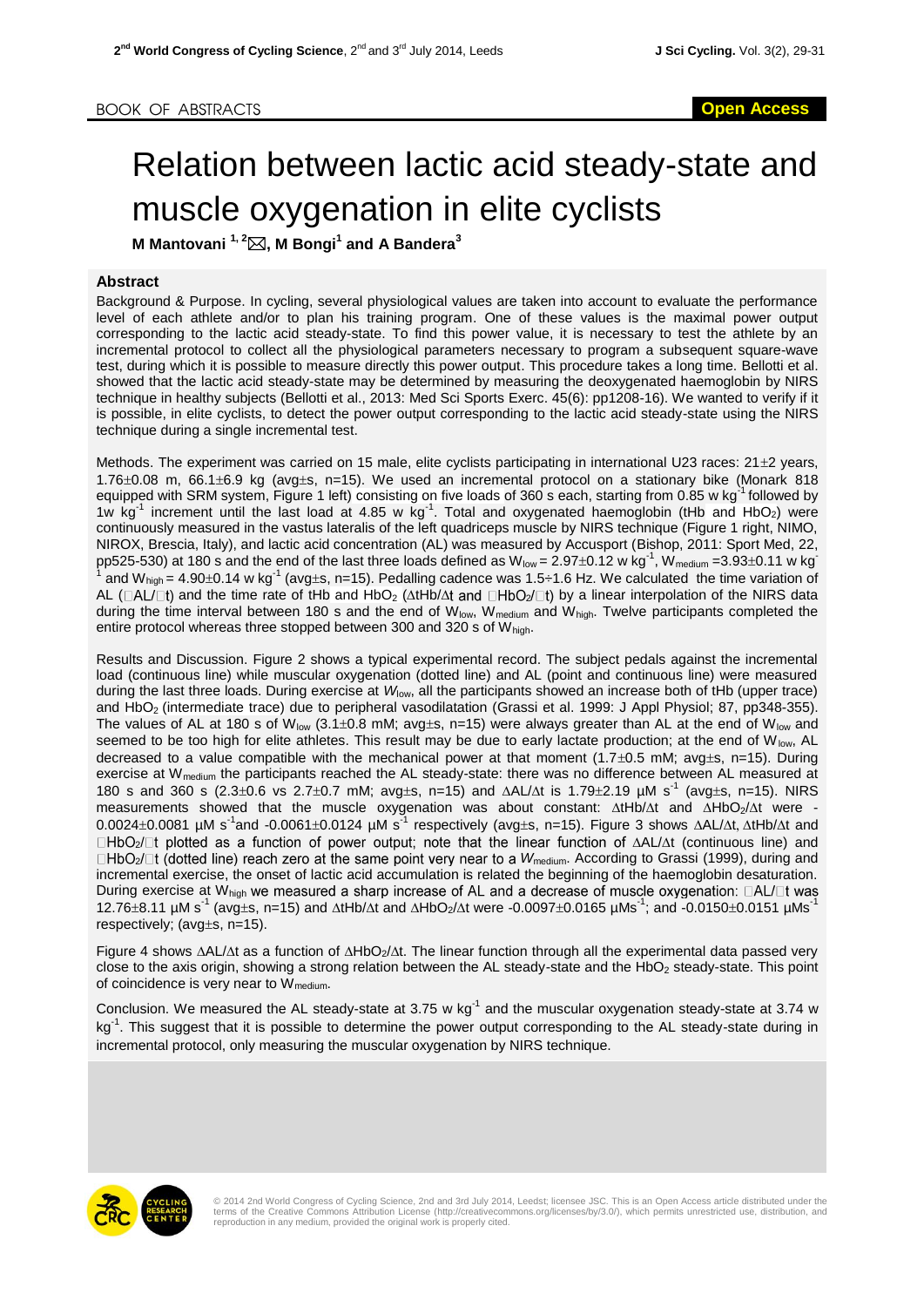

Figure 1 Experimental set-up. Left panel: modified Monark 818 modified. Handlebars, saddle and pedals are race bike type. The work load is settled by the mechanical brake and measured by the SRM system. Right panel. The NIRS probe is firmly attached to the shaved thigh by Tensoplast and *covered by the race type short.*



*Figure 2. Experimental trace. The cyclist (19 years, 1.87 m, 74.8 kg) pedals against the incremental load (continuous line) while total and oxygenated haemoglobin (tHb upper and HbO2 bottom dotted line) were continuously measured by the NIRS. The slope of the linear interpolation trough the NIRS data gives the time rate of tHb and HbO2 variations during Wlow, Wmedium and Whigh. Point and continuous line are the lactic acid concentration.*



Figure 3. Lactic acid and muscular oxygenation as function of mechanical load. The average value of lactic acid time rate ( $\Box$ AL/ $\Box$ t square symbols, continuous line R2=0.734) and the average value of total (□tHb/□t circles) and oxygenated haemoglobin (□HbO2/□t triangles, dotted line R2=0.355) *time rate are plotted as a function of work load. Lines are drawn through all the experimental data (not shown). Error bars are s. (n=15).*